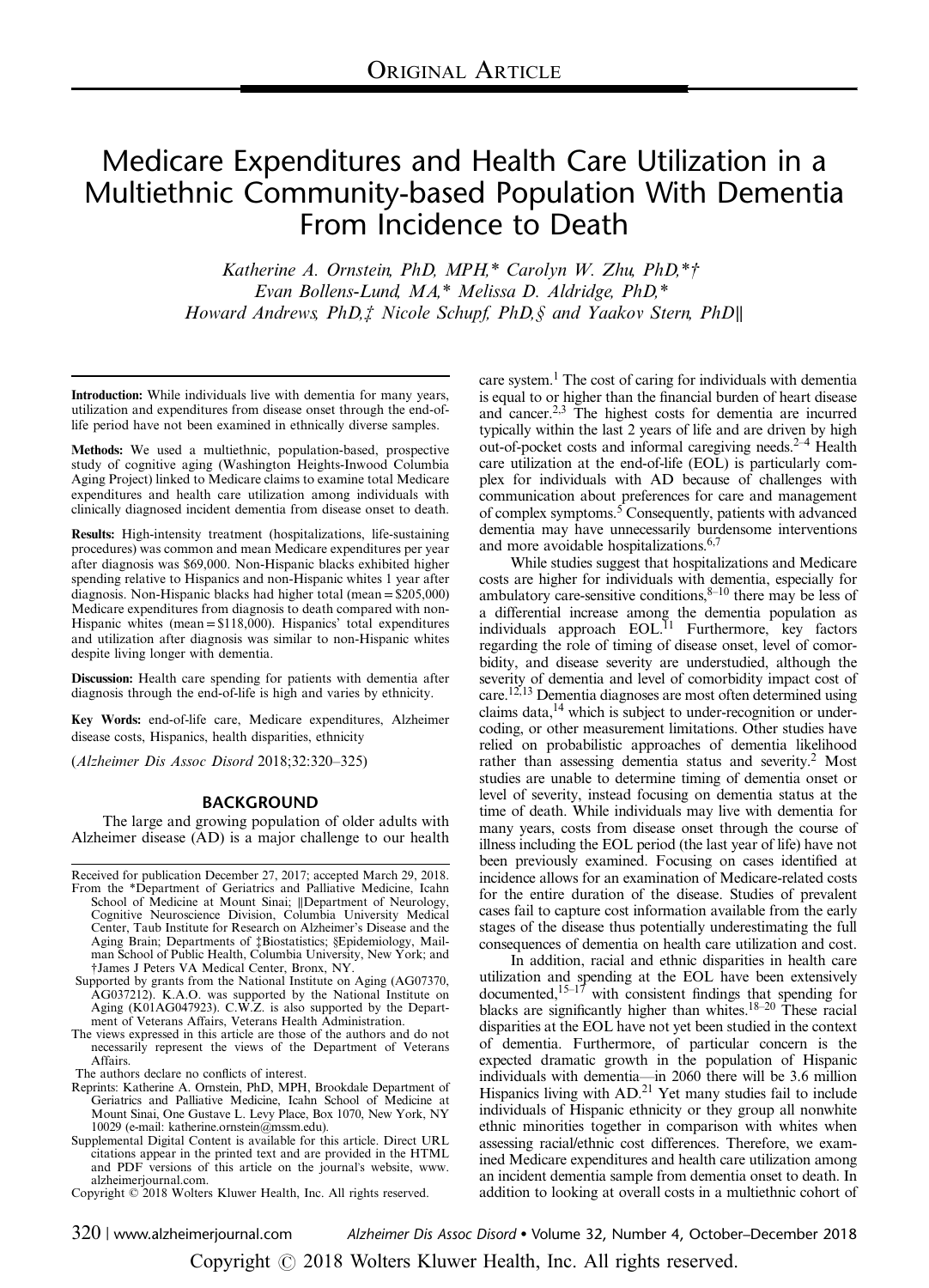individuals with clinician-assessed incident dementia diagnoses over the course of disease, we also examined differences by ethnicity. Such work will help fill a critical need in understanding costs associated with dementia and EOL care practices for multiethnic dementia populations.

# **METHODS**

### Sample

Participants were drawn from the Washington Heights-Inwood Columbia Aging Project (WHICAP), a multiethnic, population-based, prospective study of cognitive aging in Medicare beneficiaries aged 65 years and older residing in a geographically defined area of northern Manhattan. Lists of all Medicare or Medicaid recipients in the study area were provided by the Centers for Medicare and Medicaid Services (CMS) at the beginning of study enrollment. Potential subjects were then drawn by stratified random sampling into 1 of 6 strata based on age (65 to 74, 75+) and ethnicity (Hispanics, non-Hispanic blacks, non-Hispanic whites based on self-report using 1990 US census format). Subjects were followed in 2 (1992-1994, 1999-2002) WHICAP cohorts using similar methods. Detailed descriptions of study methodology have been reported previously.<sup>[22](#page-5-0)</sup>

At the time of study entry, each subject underwent an in-person interview of general health and functional ability, followed by a standardized assessment including medical history, physical and neurological examination, and a neuropsychological battery. After the baseline assessment, subjects were followed at ∼18-month intervals with similar assessments. Evaluations were conducted in either English or Spanish, based on the primary language or preference of the participant. Recruitment, informed consent, and study procedures were approved by the Institutional Review Boards of Columbia Presbyterian Medical Center and Columbia University Health Sciences, the New York State Psychiatric Institute, and the CMS Privacy Board. Written informed consent was obtained from all subjects.

To obtain data on Medicare utilization and expenditures, individuals were matched to the Medicare Beneficiary Summary file using social security number and Medicare beneficiary ID. The study sample included individuals followed from their first WHICAP visit or the beginning of Medicare data availability (January 1, 1999), and ended at death or end of study follow-up (December 31, 2010). Those enrolled in Medicare fee-for-service (FFS) at the time of dementia onset were included in the current analysis. Among this incident sample, we also identified a subsample of individuals who died during study follow-up with continuous FFS coverage from dementia onset to death the (Supplementary Table 1, Supplemental Digital Content 1, <http://links.lww.com/WAD/A199>).

## **Measures**

## Dementia Status

At baseline and each follow-up, diagnostic conferences were held by a group of neurologists, psychiatrists, and neuropsychologists using results from a neuropsychological battery as well as evidence of impairment in social or occupational function.[23,24](#page-5-0) A diagnosis of dementia was determined based on the Diagnostic and Statistical Manual of Mental Disorders, Revised Third Edition criteria.[25](#page-5-0) The type of dementia was subsequently determined. Diagnosis of probable or possible AD was made based on criteria

outlined by the National Institute of Neurological and Communicative Disorders and Stroke-Alzheimer's Disease and Related Disorders Association. Dementia severity was measured by the Clinical Dementia Rating (CDR) Scale.<sup>[26](#page-5-0)</sup> At each assessment, subjects were grouped into 3 categories,  $CDR = 0$  (no dementia),  $CDR = 0.5/1$  (mild dementia), and  $CDR \geq 2$  (moderate/severe dementia). Incident dementia was identified by the date dementia was first identified during the study among those with a previous diagnosis of no dementia.

## Health Care Utilization and Medicare Expenditures

Health care utilization and expenditures each year after diagnosis until death were based on Medicare expenditure data. Medicare expenditure data were obtained from Medicare Standard Analytic Files and included inpatient, outpatient, carrier, durable medical equipment, skilled nursing, home health, and hospice care. Expenditures reflect actual payments from Medicare for all covered services. Expenditures for services that spanned across time periods of interest were apportioned by the number of days that care was received in each period. If an individual died at any point within a year, all expenditures were included in that year for total and annual costs. All expenditures were adjusted to 2017\$ using the medical care component of the Consumer Price Index.

Medicare claims were used to identify intensive care unit (ICU) use and days, hospice use, and inpatient hospitalizations. Building upon previous work,  $27.28$  we identified the use of 1 or more intensive medical procedures in the last month of life, as determined by a review of ICD-9 codes in each decedent's Medicare claims. These procedures included intubation and mechanical ventilation, tracheostomy, gastrostomy tube insertion, enteral or parenteral nutrition, and cardiopulmonary resuscitation. We calculated total annual expenditures for each year after incidence and also calculated cumulative expenditures for all Medicare expenditures from date of dementia diagnosis to death.

Subjects' comorbidities were assessed using a modified Charlson Index of Comorbidity, which included myocardial infarct, congestive heart failure, peripheral vascular disease, hypertension, COPD, arthritis, gastrointestinal disease, mild liver disease, diabetes, chronic renal disease, and systemic malignancy. $29$  All items received weights of 1, with the exception of chronic renal disease and systemic malignancy, which were weighted 2. Individuals' disability, which may or may not be related to dementia, was measured by difficulties performing various activities of daily living (ADL) and instrumental ADL using the Blessed Functional Activity Scale. $30$ 

#### Analyses

Demographics, clinical characteristics, and health care utilization patterns of the sample were reported. We examined Medicare expenditures for all subjects with incident dementia. Analyses were limited to those individuals with FFS Medicare at the time of diagnosis in order to calculate expenditures and utilization. Individuals were followed until death or end of study observation period. For the purposes of measuring expenditures and utilization, individuals were censored when they exited FFS Medicare (ie, enrolled in a Medicare Advantage plan). We estimated mean Medicare expenditures by ethnicity (Hispanic, non-Hispanic black, and non-Hispanic white) for each year after diagnosis

Copyright © 2018 Wolters Kluwer Health, Inc. All rights reserved. www.alzheimerjournal.com | 321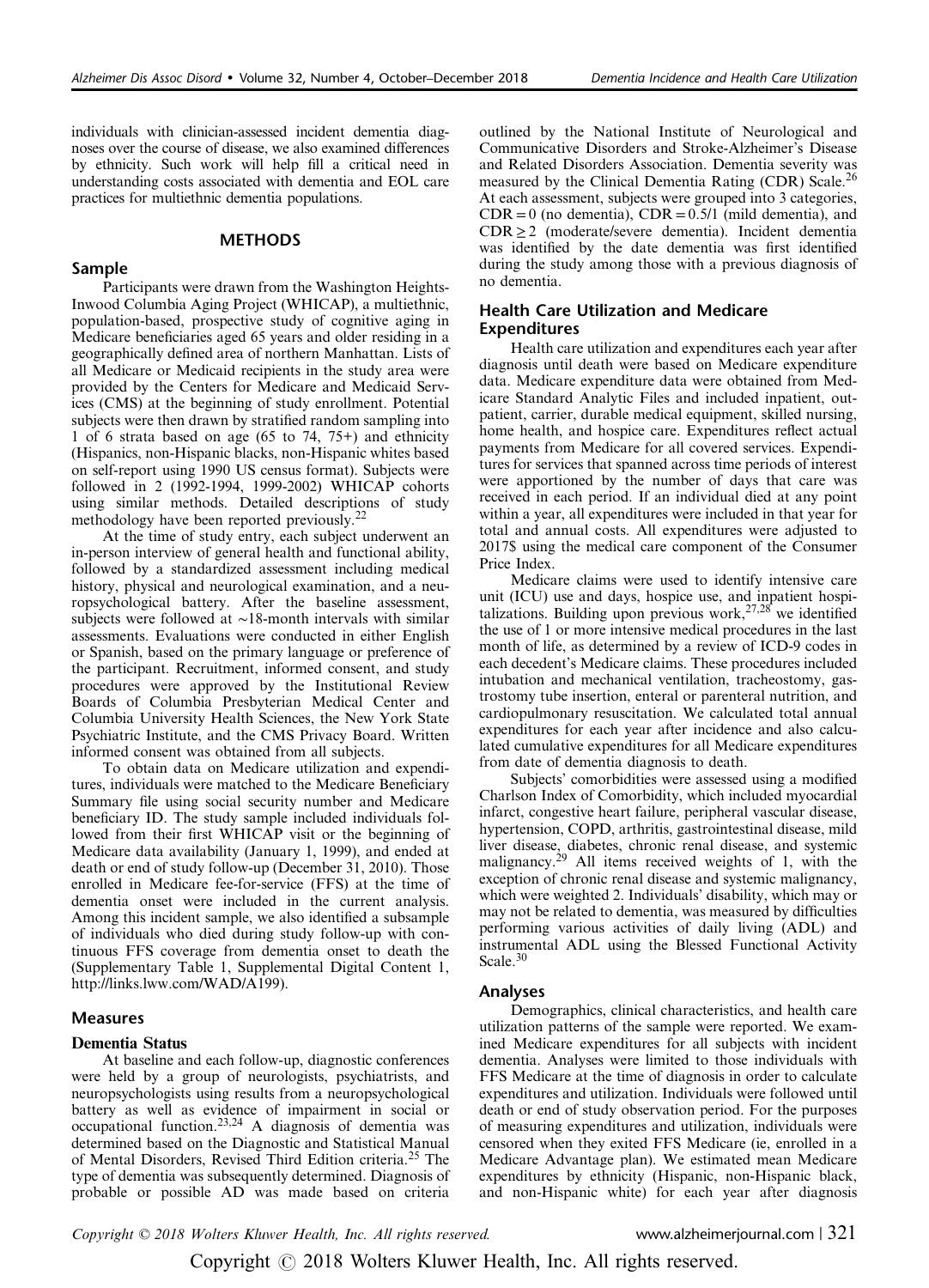among the entire sample. We modeled expenditures by ethnicity 1 year after diagnosis using adjusted generalized linear models (GLMs) controlling for dementia severity, age at diagnosis, sex, education, level of comorbidity, total years of follow-up after diagnosis and whether the subject died during observation period.

Next, in order to focus on costs from disease onset to death, we computed total Medicare expenditures and utilization from diagnosis of dementia to death for those who died during study observation with at least 6 months Medicare FFS data available annually. Because expenditures were not distributed normally, we used rank sum tests to compare health care utilization (hospital admissions, hospital days, ICU days, hospice days) and Medicare expenditures by ethnicity. Log transformations did not improve normality. Total expenditures from diagnosis through death and years 1 to 3 after diagnosis were compared by ethnicity using GLMs adjusted for dementia severity, age at death, nursing home status, sex, education, level of comorbidity, and total years of follow-up. For analyses of expenditure data, we examined the appropriateness of distributional family and link functions and chose GLMs with gamma family and log link. Rate ratios and average marginal effects were calculated to compare total overall expenditures. The significance level for all tests was set at 0.05.

## RESULTS

A total of 4604 subjects across 2 cohorts were included in the Medicare Master Beneficiary Summary File. Nine hundred thirty-six (20%) ever had a dementia diagnosis and of these 296 (32%) incident cases were identified between 1999 and 2010. One hundred eighty-six of these cases had FFS Medicare at the time of diagnosis (62.8%) (heretofore known as "full sample"). Of these, 102 died during followup. Complete FFS data from dementia incidence until death were available for 86 subjects (heretofore known as "decedent sample") (Supplementary Table 1, Supplemental Digital Content 1, [http://links.lww.com/WAD/A199\)](http://links.lww.com/WAD/A199).

#### Full Sample With Incident Dementia

Average age at dementia diagnosis of the full sample was 84.3. The majority were female (73%) and one third had at least a high school education (Table 1). More than half the sample was Hispanic and the remainder were non-Hispanic white (20%) and non-Hispanic black (25%). The vast majority of individuals (77%) were diagnosed with mild dementia and less than one third were dependent on at least 1 ADL. Sixteen died within 1 year of diagnosis (8.6%); 21 died 1 to 2 years after diagnosis (11.3%); and 17 died 2 to 3 years after diagnosis (9.1%).

Hispanics were 4 years younger at diagnosis than whites (83 vs. 87 y). Non-Hispanic whites had the lowest levels of comorbidity at diagnosis (mean  $= 1.57$ ) and Hispanics had highest (mean  $= 2.58$ )). There were no differences in disability at the time of diagnosis although non-Hispanic whites were more likely to be diagnosed at later stages of illness (%diagnosed with severe dementia not reported by ethnicity due to sample size restrictions) (see Supplementary Table 2, Supplemental Digital Content 1, [http://links.lww.](http://links.lww.com/WAD/A199) [com/WAD/A199](http://links.lww.com/WAD/A199), for comparison of characteristics by ethnicity). As shown in Figure 1, average spending was consistently higher for non-Hispanic blacks relative to non-Hispanic whites each year after diagnosis. After adjusting for dementia severity, age at diagnosis, level of education, comorbidity, total years of follow-up after diagnosis, and

TABLE 1. Characteristics of Full Sample at Dementia Diagnosis  $(N = 186)$ 

|                                       | $n$ (%)      |
|---------------------------------------|--------------|
| Demographics                          |              |
| Age at diagnosis [mean $(SD)$ ] $(y)$ | 84.33 (6.26) |
| Female                                | 135 (72.58)  |
| Non-Hispanic white                    | 37 (19.89)   |
| Non-Hispanic black                    | 47 (25.27)   |
| Hispanic                              | 102 (54.84)  |
| 12+ years of education                | 61 (32.97)   |
| Lives alone                           | 58 (40.85)   |
| Clinical characteristics              |              |
| Comorbidity Index                     | 2.34(1.53)   |
| CHF                                   | 13 (7.03)    |
| Hypertension                          | 126(68.11)   |
| Stroke                                | 40 (21.51)   |
| Diabetes                              | 47 (25.41)   |
| Cancer                                | 16(8.65)     |
| Dependent $\geq$ 1 ADL                | 54 (31.76)   |
| Dependent $\geq 1$ IADL               | 120 (70.59)  |
| Dementia severity at diagnosis        |              |
| Mild                                  | 144 (77.42)  |
| Moderate                              | 29 (15.59)   |
| Severe                                | 12 (6.45)    |

ADL indicates activities of daily living; CHF, congestive heart failure; IADL, instrumental activities of daily living.

whether the subject died during observation period, non-Hispanic blacks had an 82% increased rate of spending 1 year after diagnosis although this did not meet statistical significance ( $P = 0.06$ ). Hispanics were not significantly different from non-Hispanic whites (Supplementary Table 3, Supplemental Digital Content 1, [http://links.lww.com/](http://links.lww.com/WAD/A199) [WAD/A199\)](http://links.lww.com/WAD/A199).

## Decedent Sample With Incident Dementia

Among individuals in the decedent sample, average age at death was 88.8. At their last evaluation, 16% of individuals had severe dementia and 61% were dependent in at least 1 ADL (see Supplementary Table 4, Supplemental Digital Content 1,<http://links.lww.com/WAD/A199>, for demographic and clinical characteristics). Almost half were in the



FIGURE 1. Mean annual Medicare expenditures and 95% confidence intervals after dementia diagnosis by ethnicity.

322 | www.alzheimerjournal.com Copyright © 2018 Wolters Kluwer Health, Inc. All rights reserved.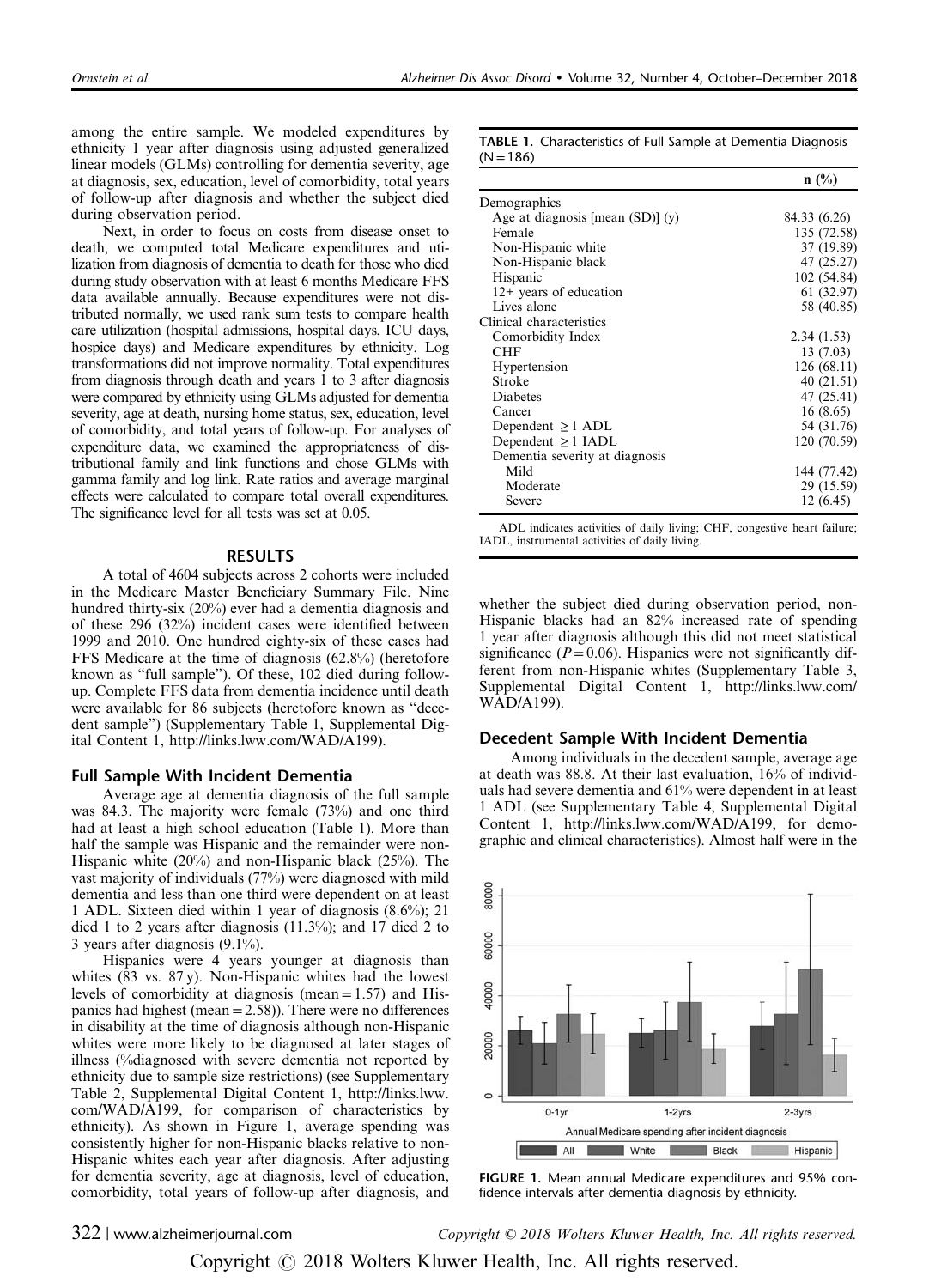|                                                | Mean (SD)           |                                         |                                         |                     |  |  |
|------------------------------------------------|---------------------|-----------------------------------------|-----------------------------------------|---------------------|--|--|
|                                                | <b>Total</b>        | <b>Non-Hispanic White</b><br>$(n = 26)$ | <b>Non-Hispanic Black</b><br>$(n = 23)$ | Hispanic $(n = 37)$ |  |  |
| Survival time (y)                              | 3.02(2.29)          | 2.53(1.97)                              | 2.65(2.11)                              | 3.59(2.52)          |  |  |
| Characteristics at death                       |                     |                                         |                                         |                     |  |  |
| Age $(y)$                                      | 88.84 (6.77)        | 90.27 (7.42)                            | 88.67 (6.92)                            | 87.93 (6.20)        |  |  |
| Comorbidity Index                              | 2.74(1.67)          | 2.62(1.96)                              | 2.61(1.56)                              | 2.92(1.54)          |  |  |
| ADL difficulty index                           | 1.21(1.18)          | 1.46(1.22)                              | 1.14(1.17)                              | 1.09(1.16)          |  |  |
| IADL difficulty index                          | 2.36(1.30)          | 2.33(1.20)                              | 2.41(1.18)                              | 2.35(1.45)          |  |  |
| Utilization                                    |                     |                                         |                                         |                     |  |  |
| Hospital admissions                            | 5.22(5.55)          | 3.58(4.53)                              | $7.09(6.92)$ **                         | 5.22(5.01)          |  |  |
| Hospital days 72.78 (88.45)                    | 61.00(78.71)        | $104.43(95.33)$ **                      | 61.38 (87.98)                           |                     |  |  |
| <b>ICU</b> days                                | 3.27(6.05)          | 2.73(4.80)                              | 4.35(6.34)                              | 2.97(6.70)          |  |  |
| Hospice days                                   | 18.78 (75.83)       | 28.81 (101.17)                          | 3.22(9.16)                              | 21.41 (78.63)       |  |  |
| Medicare expenditures after dementia diagnosis |                     |                                         |                                         |                     |  |  |
| Annual (2017\$) [mean (SD)]                    | \$69,370 (80,120)   | \$79,949 (122,772)                      | \$86,920 (59,583)                       | \$54,541 (45,546)   |  |  |
| [median]                                       | [\$46,730]          | [48, 344]                               | $[$86,069]*$                            | [32,665]            |  |  |
| Total $(2017\$ ) [mean $(SD)$ ]                | \$152,352 (153,770) | \$117,928(124,661)                      | \$204,575 (198,892)                     | \$144,078 (134,887) |  |  |
| [median]                                       | [\$96,223]          | [\$74,168]                              | $[$158,661]*$                           | [\$95,646]          |  |  |

TABLE 2. Medicare Expenditures and Health Care Utilization From Dementia Incidence to Death by Ethnicity (n =86)

ADL indicates activities of daily living; IADL, instrumental activities of daily living; ICU, intensive care unit.

 $*P<0.10$  rank sum.

 $*$  $P$  < 0.05 rank sum.

ICU at least once following their dementia diagnosis and more than one third underwent life-sustaining procedures after diagnosis including intubation/mechanical ventilation (27%). Only 21% received any hospice care.

The decedent sample survived on average for 3 years  $(range=0 to 10 y)$  from incidence to death (median = 2.4 y). Of note, Hispanics survived on average 1 year longer than non-Hispanic blacks or whites (Table 2). Total Medicare expenditure from incidence to death was an average of \$152,352 or \$69,370 per year. The vast majority of individuals were hospitalized following their dementia diagnosis with an average of 5.2 hospitalizations over the course of their illness. Non-Hispanic blacks with dementia had the highest spending from time of diagnosis to death with a mean of \$204,575 total expenditures from diagnosis to death or \$86,920 per year. They had almost twice as many hospital admissions as non-Hispanic whites after dementia diagnosis  $(7.1 \text{ vs. } 3.6; P < 0.05)$  and the least number of hospice days  $(mean = 3.22)$  among ethnic groups.

In models unadjusted for clinical characteristics or demographics, non-Hispanic blacks with dementia had \$86,647 higher Medicare expenditures than non-Hispanic whites from incidence to death. This translates to a 74% higher rate of spending ( $P=0.05$ ). Hispanics, on the other hand, did not have significantly different total Medicare expenditures, or in any individual utilization categories, than non-Hispanic whites after incidence, despite living on average 1 year longer with the disease. In adjusted cost comparisons non-Hispanic blacks had a 41% increase in spending compared with non-Hispanic whites from time of diagnosis to death translating into \$57,606 additional Medicare expenditures  $(P = 0.15)$  (Table 3) (see Supplementary Table 5, Supplemental Digital Content 1, [http://](http://links.lww.com/WAD/A199) [links.lww.com/WAD/A199](http://links.lww.com/WAD/A199), for full model coefficients). These findings were largely driven in the first year after diagnosis in which non-Hispanic blacks had more than 2-fold increased rate of spending compared with whites  $(P = 0.03)$  in adjusted models.

# **DISCUSSION**

This study is the first of its kind to estimate total Medicare expenditures and utilization from the time of

| <b>TABLE 3.</b> Total Medicare Spending From Time of Dementia |
|---------------------------------------------------------------|
| Onset Until Death by Ethnicity                                |

|                                                                                | Non-Hispanic<br>Black $(n=23)$ | <b>Hispanic</b><br>$(n = 37)$ |
|--------------------------------------------------------------------------------|--------------------------------|-------------------------------|
| Total                                                                          |                                |                               |
| Difference in mean expenditures<br>relative to non-Hispanic whites<br>$(2017\$ | \$86,647                       | \$26,149                      |
| Unadjusted model                                                               |                                |                               |
| Rate ratio                                                                     | 1.74                           | 1.23                          |
| P                                                                              | 0.05                           | 0.44                          |
| Adjusted model*                                                                |                                |                               |
| Average marginal effects (2017\$)<br>Rate ratio<br>P                           | \$57,606<br>1.41<br>0.15       | $$ -15,326$<br>0.90<br>0.68   |
| Annual                                                                         |                                |                               |
| Year 1                                                                         |                                |                               |
| Average marginal effects (2017\$)<br>Rate ratio<br>P                           | \$30,361<br>2.28<br>0.03       | $$ -12,341$<br>1.60<br>0.27   |
| Year 2                                                                         |                                |                               |
| Average marginal effects (2017\$)<br>Rate ratio<br>P                           | \$32,663<br>1.70<br>0.21       | $$ -54,734$<br>0.65<br>0.36   |
| Year 3                                                                         |                                |                               |
| Average marginal effects (2017\$)<br>Rate ratio<br>P                           | \$10,599<br>1.20<br>0.75       | $$ -74,182$<br>0.75<br>0.55   |

White as referent category; GLM with log link and gamma distributions. \*Adjusted for nursing home status at death, disease severity at death (mild vs. moderate or severe) sex, age at death, years of education, modified Charlson comorbidity index at time of death, and time from incident dementia diagnosis to death. GLM indicates generalized linear model.

Copyright © 2018 Wolters Kluwer Health, Inc. All rights reserved. www.alzheimerjournal.com | 323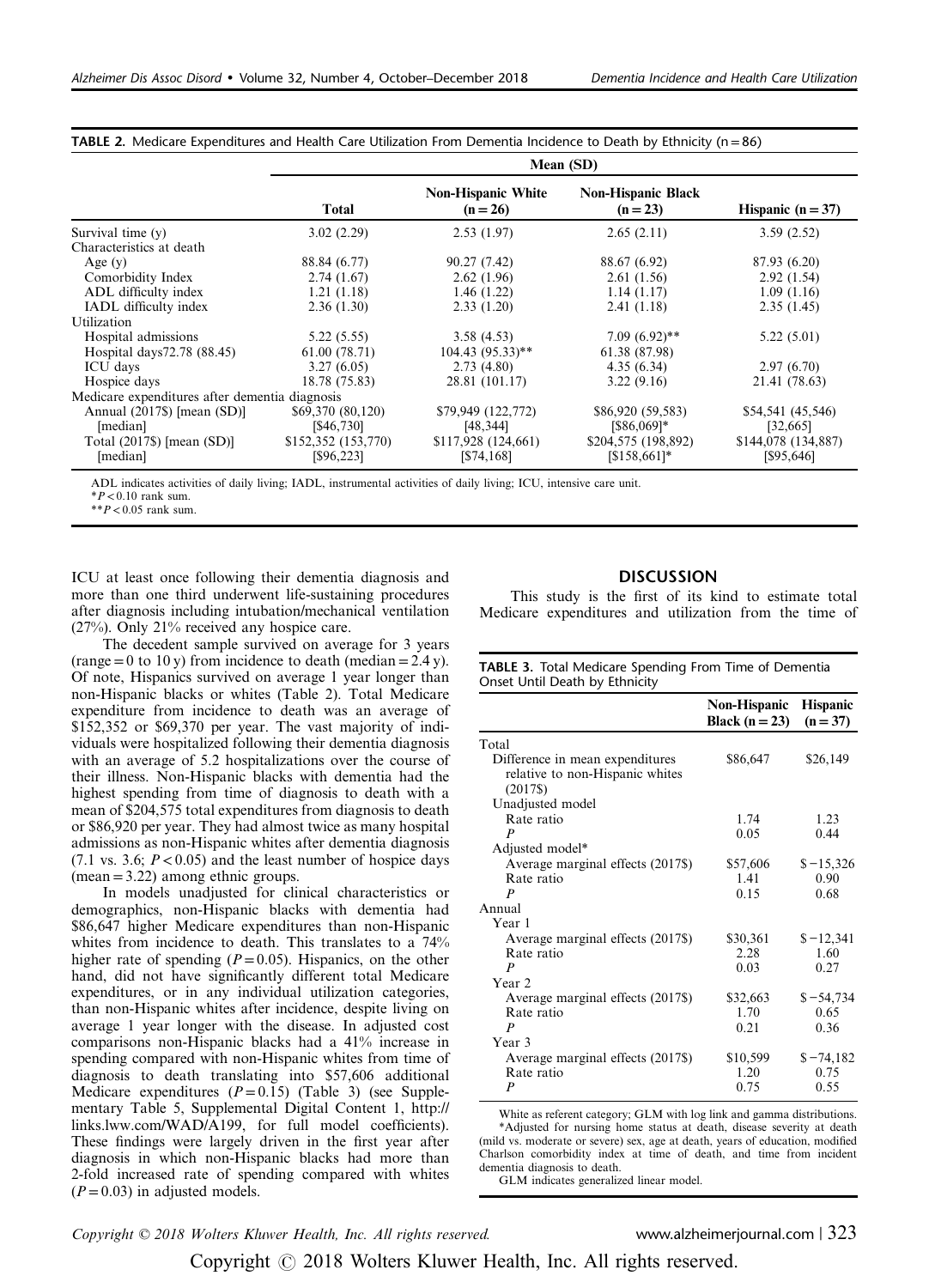<span id="page-4-0"></span>diagnosis until death in a multiethnic community-based cohort. Our work confirms previous research $^{2,31}$  suggesting that care for individuals with dementia including the EOL period is costly and includes high-intensity and complex care. In our sample, patients had frequent ICU stays and repeat hospitalizations after diagnosis. Not surprisingly, given the documented underuse of hospice and palliative care among individuals with dementia, and among ethnic minorities,  $32$  only 21% of our sample received any hospice care. Furthermore, our research suggests that care for non-Hispanic blacks with dementia is most costly, including more high-intensity treatments and less hospice use. We were unable to detect any significant differences in Hispanics' Medicare expenditures compared with non-Hispanic whites, despite longer survival after diagnosis. Our findings regarding overall expenditures and ethnic differences are noteworthy in light of concerns over high costs of dementia in society.<sup>[33](#page-5-0)</sup>

Importantly, our assessment of dementia was based on a clinical determination of dementia and not limited to claims-based diagnoses. Thus we are able to avoid biases such as under-recognition or under-coding of dementia, or other measurement limitations that are inherent to studies based on administrative claims only.<sup>[34](#page-5-0)</sup> In post hoc analysis we found that 25% of incident cases in the sample had no diagnosis of dementia in claims data at any point in followup. Fourteen percent had a first diagnosis of dementia in their claims  $> 1$  year after clinical assessments.

While our study examines ethnic differences in health care utilization from dementia diagnosis to death, our findings are consistent with a growing body of evidence suggesting that blacks receive more aggressive care and have higher EOL spending than whites.<sup>15–[17](#page-5-0)</sup> The reasons may include preferences for more aggressive care, mistrust of the health care system, lack of in-home resources, and miscommunication and misunderstanding of treatment options and hospice benefits.<sup>[35](#page-5-0)</sup> Many of these issues may be magnified in the context of advanced dementia. Given the substantial negative consequences of hospitalization and other aggressive care for patients with dementia<sup>[6](#page-5-0)</sup> including subsequent cognitive decline and increased risk of functional decline or iatrogenic complications, we need to institute more conservative care for patients with dementia who have poor prognoses, when appropriate. Barriers to excellent EOL care for dementia are widespread including lack of financial incentives for palliative care in nursing homes, lack of understanding of dementia as a terminal illness, complexity of symptom assessment and management, and lack of advance directives for those without decision-making capacity.<sup>[36](#page-5-0)</sup> Moreover, we need to continue to study why ethnic/racial variation exists in these care patterns.

In addition, this study was conducted in a community with a large aging Hispanic population, a group who is often understudied in research on dementia. This population is expected to expand significantly—a 2016 report estimated the number of US Hispanics with AD would increase from  $379,000$  in 2012 to  $3.5$  million by 2060.<sup>21</sup> Cost research is especially critical in this population as Hispanics are more likely to live in poverty than non-Hispanic populations. Although Hispanics were diagnosed with dementia at younger ages and had longer follow-up periods after diagnosis as shown in other community-based samples, <sup>[37,38](#page-5-0)</sup> their total costs from diagnosis to death are lower than non-Hispanic blacks and are not significantly different than non-Hispanic whites. This may be due in part to the extensive role played by families in the care of Hispanic patients with dementia.<sup>39,40</sup> Given that substantial disparities in health care access by ethnicity and socioeconomic status have been documented,<sup>[41](#page-5-0)</sup> further study to replicate these findings and better understand the reasons for these differences is imperative.

There are a number of limitations. First, the small sample precluded detection of differences across specific utilization measures (eg, hospice) and limited our ability to detect more subtle differences across groups. Larger cohort studies comparing expenditures by ethnicity in populations with dementia using clinical diagnoses of dementia are necessary. Furthermore, our primary outcome, total Medicare expenditures, does not account for all health care costs that decedents and their families incur. Medicare provides nearly universal health care coverage for US adults older than 65 years. However, it does not cover many health-related expenses essential to those with chronic diseases or life-limiting illnesses, such as home care services, equipment, and nonrehabilitative nursing home care. Out-of-pocket costs including costs of informal caregiving were also not included in this analysis and are substantial at the EOL[.4](#page-5-0) Furthermore, our analyses did not account for Medicare Part D costs for prescription drugs nor did we include Medicaid costs.

The sample was also limited to Medicare expenditures of FFS Medicare beneficiaries and only 1 geographic region in Manhattan, which may be unique in its spending patterns. While this reduces generalizability of findings and may account for different spending patterns than previously reported in national samples,  $2.42$  it likely controls for bias related to variability in regional care practices that are known to impact treatment intensity. Also, the majority of Hispanics in this sample are from the Dominican Republic, thus limiting generalizability to national sample of Hispanics. Of note, our analyses focus on deaths that occurred before 2010. Practice patterns have changed over time, favoring increases in hospice use although increasing use of ICU.[43](#page-5-0) Our data do not contain information about patient or family preferences or advance directives. Differences in the aggressiveness of care in some instances may be the result of patients' own wishes. It is also likely that some of the differences in care may be appropriate based on patient needs. Although these factors have been included in larger studies, they have been found to attenuate association not fully explain it.<sup>17</sup> While we assess dementia at regular intervals there are time gaps. Average time from last evaluation of dementia status to death was 1.6 years. Hence, we may be underestimating dementia severity at time of death.

Despite these limitations, our work provides important insight regarding the cost of dementia from incidence to death and highlights the need to consider racial/ethnic differences in health care spending in this population. This variation may in part be attributable to lack of effective and informed communication and may raise important concerns regarding informed and shared decision-making about EOL care in advanced dementia. Future work must continue to explore racial/ethnic differences in treatment patterns from diagnosis throughout the EOL period including interactions with the health care system.

# **REFERENCES**

- 1. Bynum JP. The long reach of Alzheimer's disease: patients, practice, and policy. Health Aff (Millwood). 2014;33:534-540.
- Kelley AS, McGarry K, Gorges R, et al. The burden of health care costs for patients with dementia in the last 5 years of life. Ann Intern Med. 2015;163:729–736.

324 | www.alzheimerjournal.com Copyright © 2018 Wolters Kluwer Health, Inc. All rights reserved.